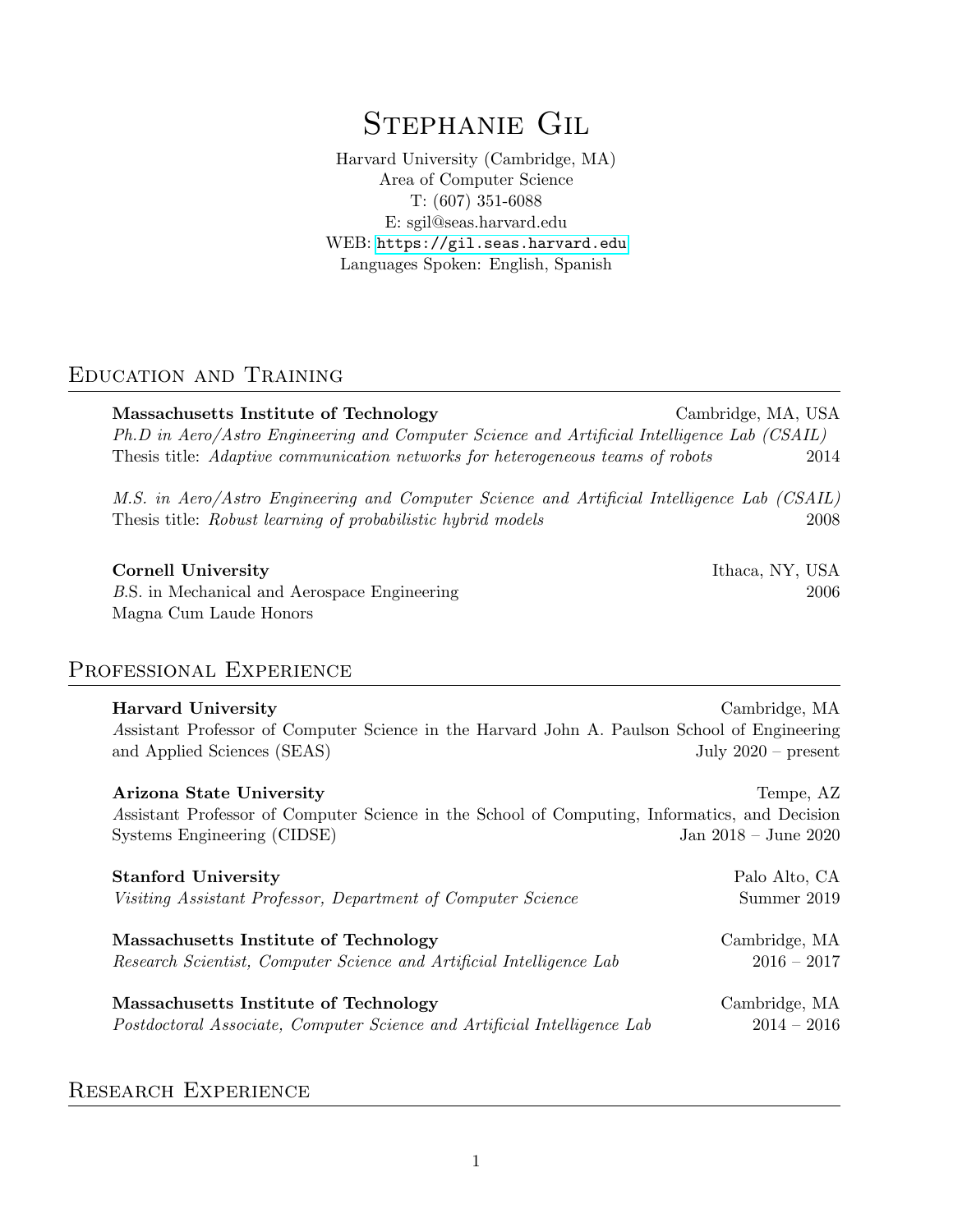#### Arizona State University Tempe, AZ

Assistant Professor of Computer Science in the School of Computing, Informatics, and Decision Systems Engineering (CIDSE) Jan. 2018 – June 2020

- Investigation of the impact of communication networks on multi-robot system performance and security
- Design of distributed pose estimation for robots in complex indoor environments prone to outlier measurements
- Development of reinforcement learning methods for partially observable environments with an emphasis on distributed computation
- REACT Lab Group lead and Principle Investigator

#### Stanford University **Palo Alto, CA**

Visiting Assistant Professor, Department of Computer Science summer 2019

- Design of coordination controllers to support multi-agent manipulation
- Development of communication-as-a-sensor for robotic manipulation tasks
- Investigation of trust in multi-robot mapping

### Arizona State University Tempe, AZ Principle Investigator and Vision Lead for the ASU Drone Studio 2018–2019

• Presented research vision and future research roadmap to Fulton Schools administration to secure half of the funding for creating one of the largest motion capture studios in academia for air/ground multi-robot research <https://engineering.asu.edu/news/born-from-within/>

#### Massachusetts Institute of Technology Cambridge, MA

|         | Research Scientist in Computer Science and Artificial Intelligence Lab |               |  |
|---------|------------------------------------------------------------------------|---------------|--|
| (CSAIL) |                                                                        | $2016 - 2017$ |  |

- State estimation from noisy and unstructured data for Wi-Fi and EEG signals.
- Security for multi-agent systems (drone delivery, autonomous vehicles, IoT) using sensing and processing of wireless signals.

Featured on MIT front page Spotlight: http://news.mit.edu/2017/security-multirobotsystems-hackers-0317

- Signal analysis, classification, and optimization of human EEG signals for binary communication with Baxter robot during human-robot collaborative task. Featured on MIT front page Spotlight: http://news.mit.edu/2017/brain-controlledrobots-0306
- NSF grant preparation for indoor positioning and human-robot communication projects.
- Implementation of semi-permanent testbed and distributed architecture for indoor positioning system for real time tracking.

#### Massachusetts Institute of Technology Cambridge, MA Postdoc in Computer Science and Artificial Intelligence Lab 2014 – 2016 (CSAIL)

- Advisor: Prof. Daniela Rus
- Cyber-security for multi-agent systems via the development of novel technologies for wireless signal fingerprinting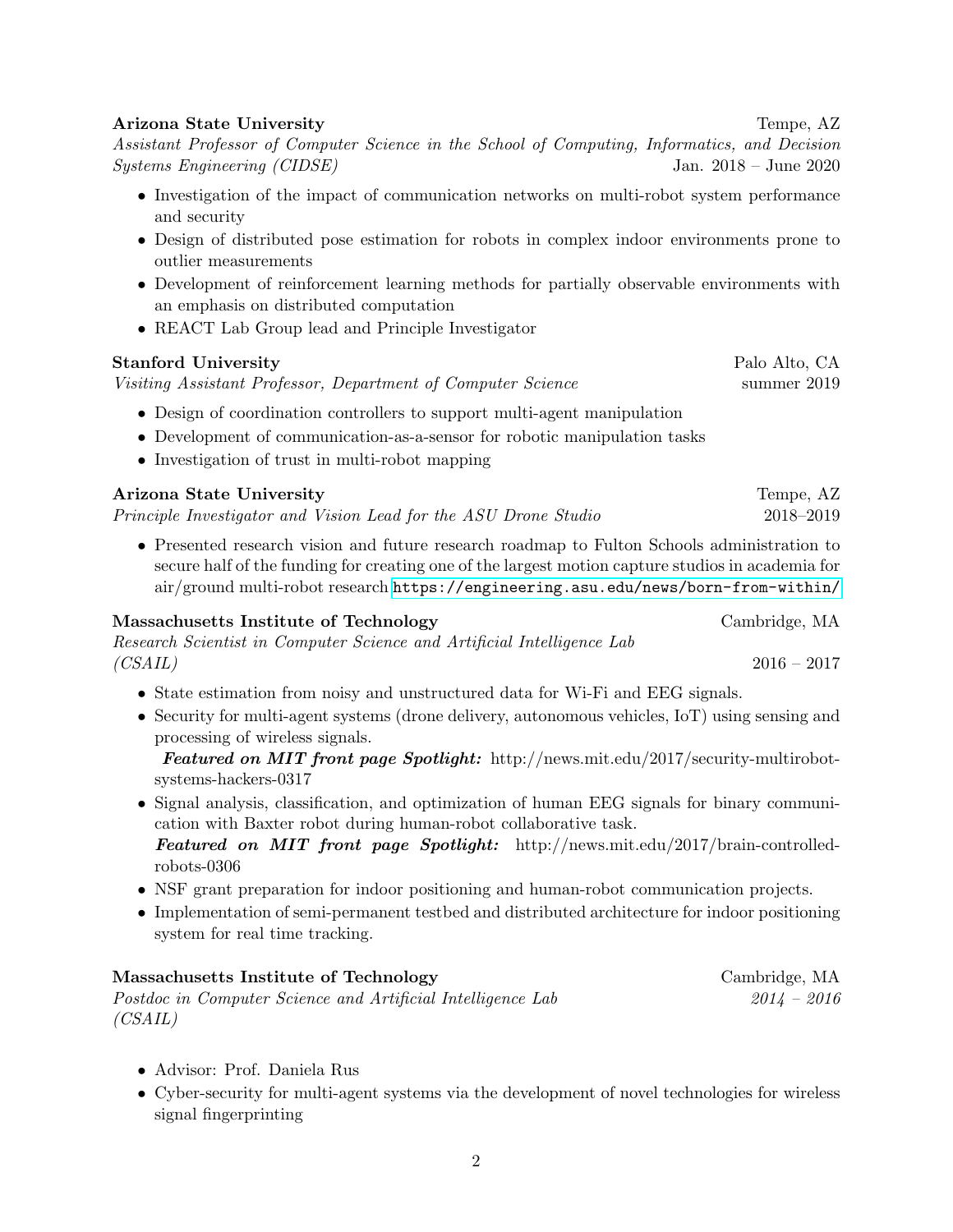- Investigation of techniques for accurate indoor localization using wireless signals
- Test deployment of large-scale localization system for user studies and robustness testing
- Development of estimation and optimization techniques for de-noising wireless signal data and improving location accuracy

| Massachusetts Institute of Technology                        | Cambridge, MA |
|--------------------------------------------------------------|---------------|
| Ph.D in Aeornautical and Astronautical Engineering and CSAIL | $2009 - 2014$ |

- Advisor: Prof. Daniela Rus
- Control for swarm-based Wi-Fi connectivity using real-time channel feedback with implementation on hybrid AscTec hummingbird and iCreate Roomba platforms
- Development and rigorous analysis of distributed control of aerial vehicles for providing multihop communication over mobile ground clients
- Nonlinear and convex optimization for deriving distributed position controller for multi-robot collaboration tasks and implementation of algorithms on quadrotor and Kuka Youbot hardware platforms
- Data analysis for real-time collaborative decision making over large and/or dynamic data sets
- Development of "big data" tools called *coresets* for dynamic  $k$ -center problems to distill large data sets to meaningful sparse data sets for improving efficiency and practicality of algorithms dealing with dynamic data
- Development and rigorous analysis of distributed control of aerial vehicles for providing multihop communication over mobile ground clients

| Massachusetts Institute of Technology                        | Cambridge, MA |
|--------------------------------------------------------------|---------------|
| M.S. in Aeornautical and Astronautical Engineering and CSAIL | $2006 - 2008$ |

- Advisor: Prof. Brian Williams
- M.S. Thesis: Robust Learning of Probabilistic Hybrid Models
- Developed robust methods for automatically learning control parameters (both discrete transition probabilities and continuous linear system matrices) for switching linear systems with autonomous mode transitions
- Estimation and modelling for hybrid systems using Hybrid Markov Models and Expectation Maximization optimization
- Detection and model learning of failure modes for hybrid dynamic systems (nominal and failure modes of operation)

#### **Cornell University Ithaca, NY**

Research Assistant 2002 –2006

- Student researcher on the NASA 2003 Mars Exploration Rover on the panoramic camera team (Advisor: Prof. Jim Bell)
- Investigation of odd-legged locomotion in dynamic systems using Open Dynamics Engine (ODE) and genetic algorithms (Advisor: Prof. Hod Lipson)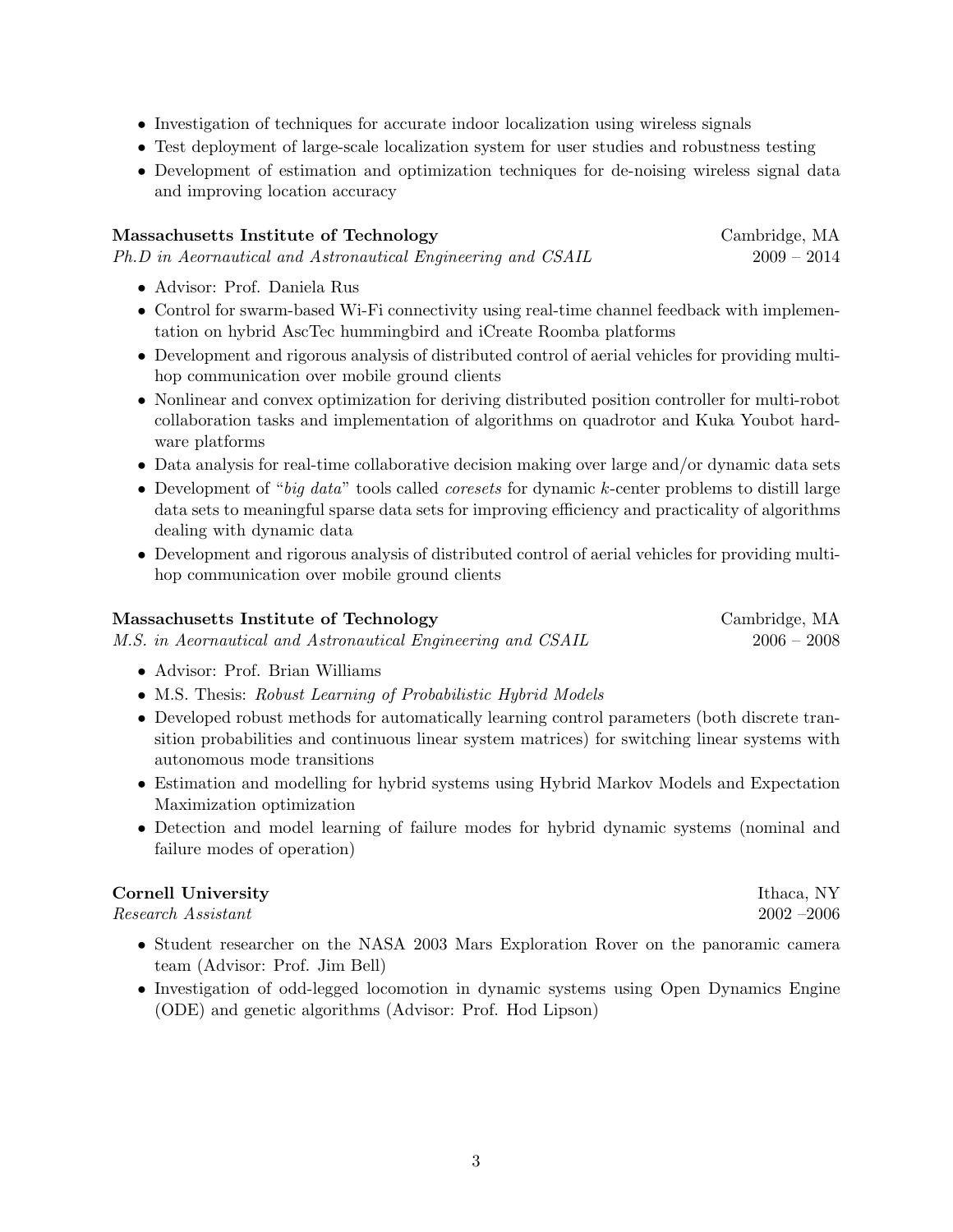#### **ENTREPRENEURSHIP**

#### Ubiety Indoor Positioning Technology Cambridge, Massachusetts

Entrepreneur and Co-Inventor 2015 – 2017

- Lead entrepreneur and co-inventor of Ubiety indoor positioning technology based on years of our MIT research of Wi-Fi signals and positioning algorithms.
- Sought and was granted funding through the Deshpande Center for development of initial indoor positioning prototype.
- Sought and was granted funding through National Science Foundation (NSF) for conducting in-depth customer discovery for Ubiety in the healthcare market.

#### NSF Innovation Corps Nationwide U.S.

Entrepreneurial Lead for Ubiety Startup 2016

- Led market research for Wi-Fi based indoor positioning technology in emergency and surgery departments in hospitals across the U.S.
- Conducted customer discovery for Ubiety technology via  $100+$  face-to-face interviews with potential customers from C-level hospital executives, to managers and end-users of the technology in hospitals across the entire U.S.
- Used findings from customer discovery process to effect design change in the Ubiety indoor positioning prototype and drive new testbed deployment at MIT.

Microsoft NERD Cambridge and Hynes Convention Center Cambridge, Massachusetts ReThink Music Hackathon Winner 2012

- Designed and implemented a Kinect-based virtual band that receives and interprets cues from dancing (www.kinectbomba.com)
- Developed gesture recognition via a state machine triggered by user motions where a pythonimplemented algorithm is used to train the system to recognize and add new multi-step dance moves to a gesture library

## International Collaborations

#### National University of Singapore Singapore Singapore

Future Urban Mobility Project 2010 – 2011

- Investigated control of a team of aerial vehicles for providing communication in urban environments with "no-fly" regions
- Implemented and tested *CarSpeak*, a communication system for autonomous driving applications using the NUS autonomous golf-car vehicle for testing blind spot safety handling (Jan 2012)

#### University of Limerick Limerick Limerick, Ireland

Energy Harvester Development Summer 2006, Summer 2007

• Investigated different methods of energy conversion using shock amplification technology developed by Goyal et. al. Preliminary investigation used for winning grant from Irish Government.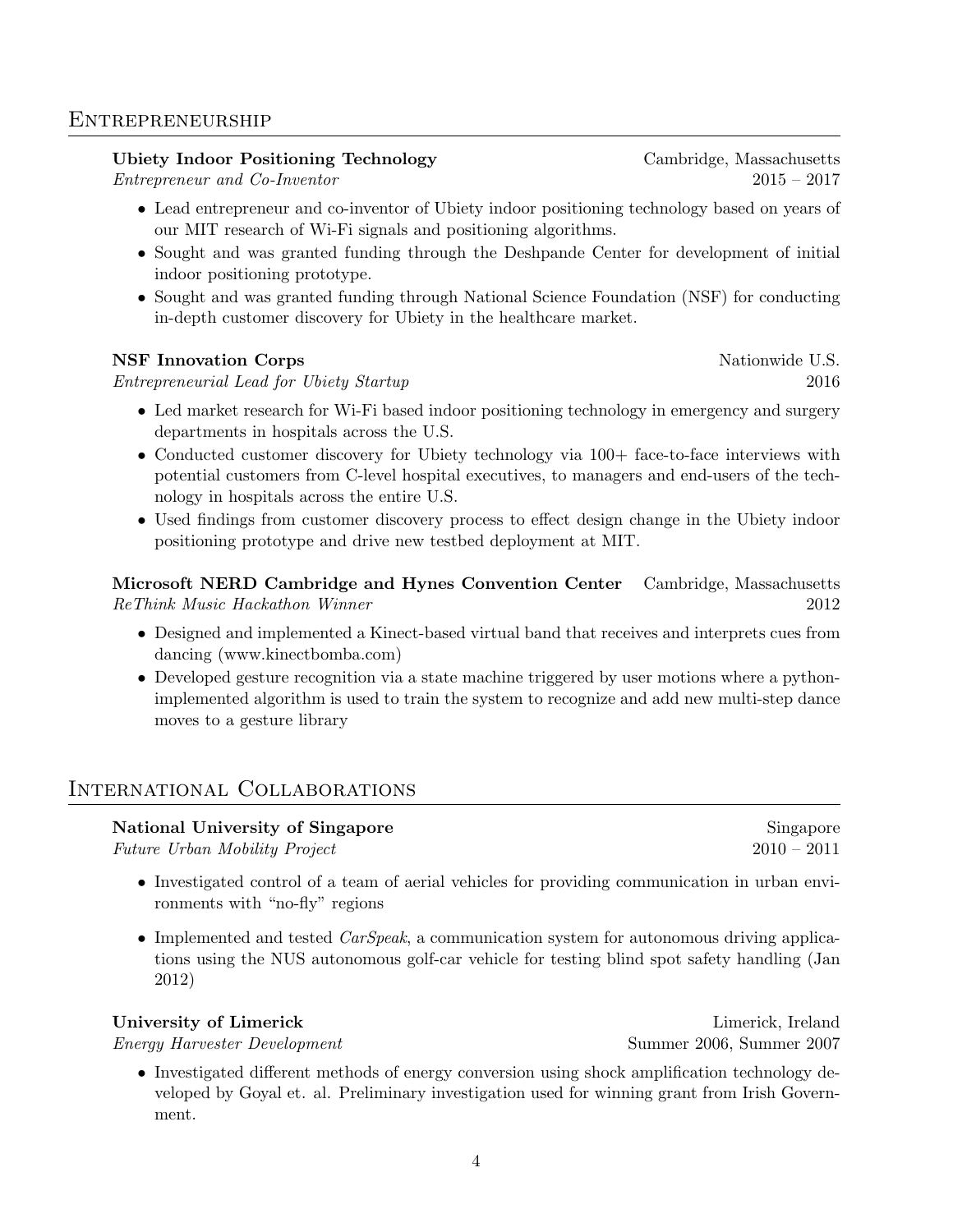- Designed and implemented two prototypes, velocity based and acceleration based, to test the effectiveness of shock amplification vs. simple energy transfer
- Presented work to Microelectromechanical Systems (MEMS) group and initiated collaboration with MEMS group on energy scavenger project

## **IMPACT**

#### Funding

- Amazon Research Award
- Alfred P. Sloan Fellowship
- NSF CAREER for Multi-agent decision making and optimization using communication as a sensor
- MIT Lincoln Labs Line Project for *distributed multi-robot mapping*
- NSF iCorps
- MIT Deshpande

#### Coverage

• MIT front page twice in 2017

Research covered in:

- Wired
- Forbes
- BBC
- New Scientist
- The Financial Times
- NPR
- Newsweek
- Inverse
- Exhaustive list at <https://gil.seas.harvard.edu>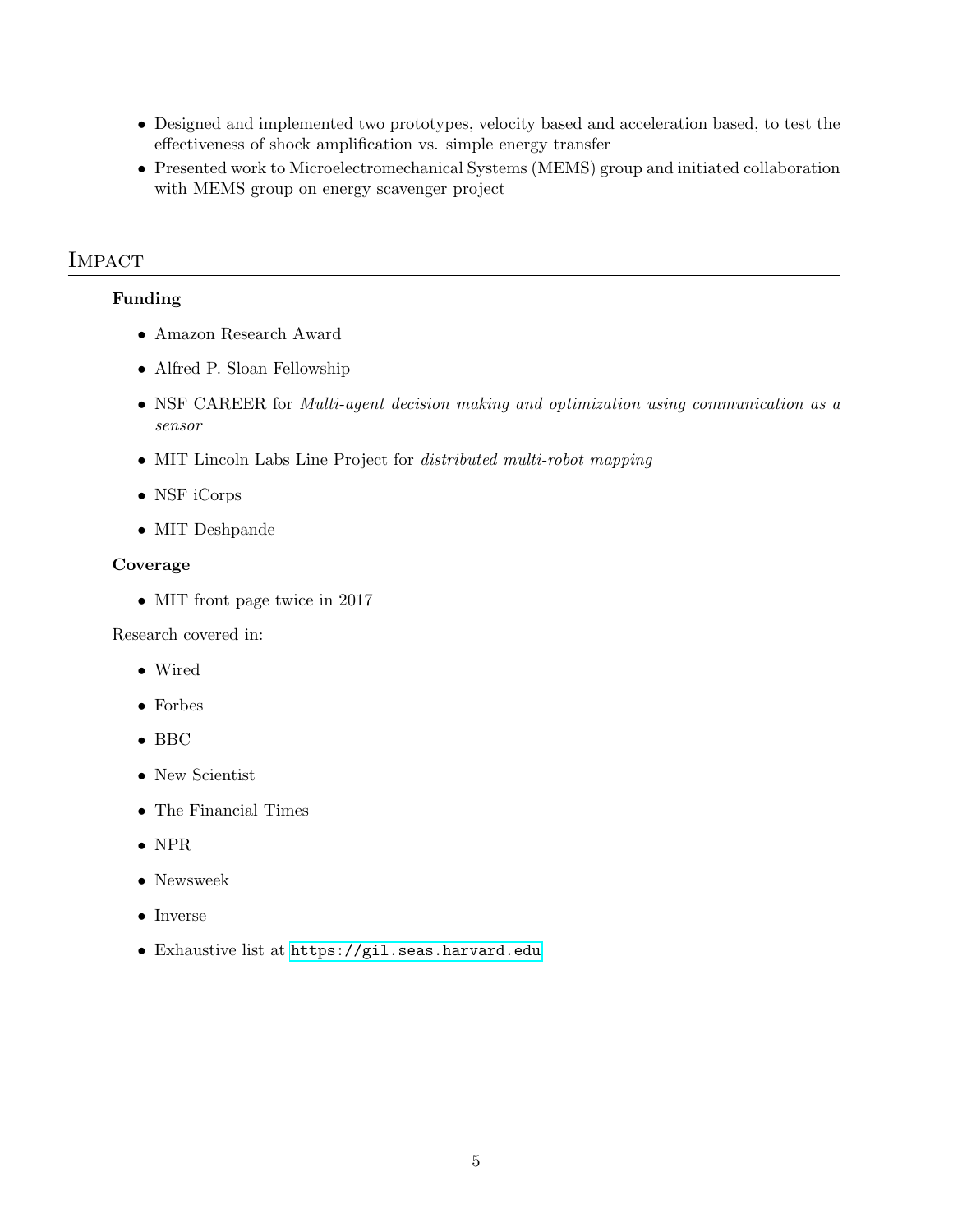## Professional Organizations and Service

#### Panel Service

| • National Science Foundation Information and Intelligent Systems Division | 2020             |
|----------------------------------------------------------------------------|------------------|
| • National Science Foundation Information and Intelligent Systems Division | 2019             |
| • National Science Foundation Information and Intelligent Systems Division | 2018             |
| <b>Associate Editor</b>                                                    |                  |
| $\bullet$ Autonomous Robots Journal                                        | $2020$ – Present |
| • IEEE International Conference on Robotics and Automation (ICRA)          | $2019 -$ Present |
| <b>Program Committee</b>                                                   |                  |
| • 2nd Conference on Learning for Dynamics and Control - L4DC 2020          | $2019 - 2020$    |
| • Program Chair for Southwest Robotics Symposium (SWRS) 2019               | $2018 - 2019$    |
| • International Symposium on Distributed Autonomous Robotic Systems        | $2018 - 2019$    |
| Reviewer                                                                   |                  |
| • Journal of Optimization Theory and Applications                          |                  |
| • International Journal of Robotics Research                               |                  |

- Automatica
- IEEE International Conference on Robotics and Automation
- IEEE International Conference on Intelligent Robots and Systems
- The Symposium on Distributed Autonomous Robotic Systems

# Workshops Organized

| Robots for Search and Rescue                                                                    | January 2020 |
|-------------------------------------------------------------------------------------------------|--------------|
| Arizona State University in collaboration with the Department of Emergency and Military Affairs |              |
| (DEMA)                                                                                          |              |
| ABC15 news coverage:https://tinyurl.com/wrx3ez5a                                                |              |
| FOX5 news coverage:https://tinyurl.com/29kvwf56                                                 |              |
|                                                                                                 |              |

| Southwest Robotics Symposium |  |  |  |
|------------------------------|--|--|--|
|------------------------------|--|--|--|

Arizona State University

## Communication-Aware Robotics: New Tools for Robot networks, Autonomous vehicles, and Localization July 2014

January 2019

Robotics Science and Systems

| Networked Multi-Agent Systems: From Theory to Practice   | May 2013 |
|----------------------------------------------------------|----------|
| IEEE International Conference on Robotics and Automation |          |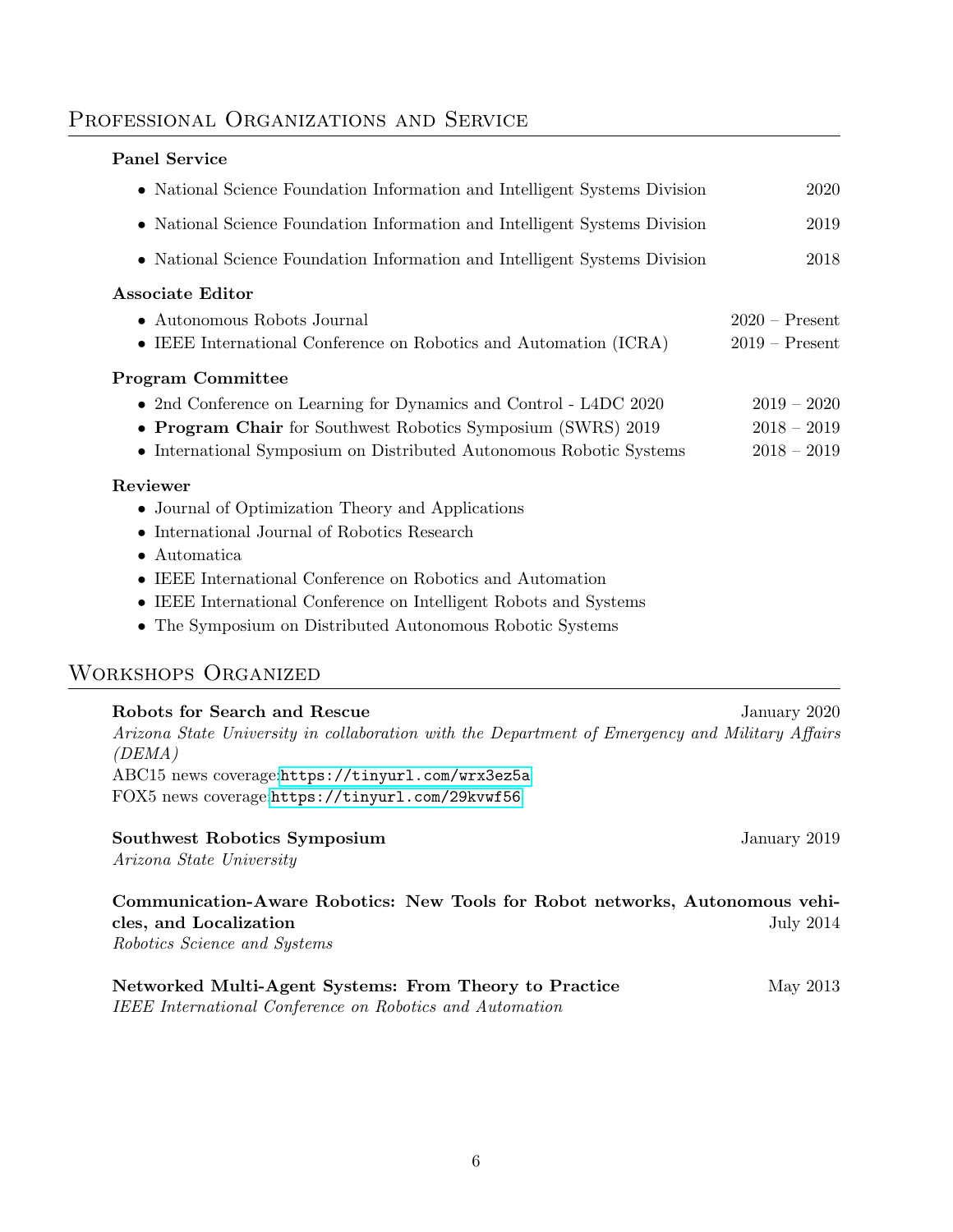- [T1] "' Towards Achieving Secure Consensus and Trusted Data Exchange for Multi-Robot Teams'," Stanford IT Forum , Stanford University, Palo Alto, CA July 2019.
- [T2] "'Trusted Autonomy and Communication in Multi-Robot Systems via Coordinated Control'," Semi-Autonomous Seminar , University of California at Berkeley, Berkeley, CA July 2019.
- [T3] "'Trusted Autonomy and Communication in Multi-Robot Systems via Coordinated Control'," Robotics Lunch , Stanford University, Palo Alto, CA June 2019.
- [T4] "'Multi-robot coordination and security'," Robotics Colloquium , University of Washington, Seattle, WA April, 2019.
- [T5] "'Security and Coordination for Multi-robot systems through coordinated control'," Robotics Colloquium , Northeastern University, Boston, MA November, 2018.
- [T6] "'Cybersecurity in robot swarms'," Blockchain for Robotics , Massachusetts Institute of Technology Media Lab, Cambridge, MA December, 2018.
- [T7] "'communication-aware robotic systems'," Seminar, School of Computing, Informatics, and Decision Systems Engineering, Arizona State University, AZ March 29, 2017.
- [T8] "'communication-aware robotic systems'," Stanford School of Engineering Seminar, Stanford University, CA March 14-15, 2016.
- [T9] "'communication-aware robotic systems'," Caltech Space Engineering Seminar, California Institute of Technology, CA April 8, 2016.
- [T10] "'cybersecurity in robot swarms'," School of Interactive Computing Seminar, Georgia Institute of Technology, GA March 10-11, 2016.
- [T11] "'cybersecurity in robot swarms'," School of Computer Science Seminar, University of California at Los Angeles, CA April 28, 2016.
- [T12] "'adaptive communication networks for heterogeneous teams of robots'," USC Symposium on the Futures of Robotics, Los Angeles, CA April 14,2014.

#### Courses Taught

Harvard University, Cambridge, MA

CS 286: "Multi-Robot Systems: Control, Communication, and Security"

Arizona State University, Tempe, AZ CSE 591/494: "Coordination and Control of Multi-Robot Systems" CSE 574: "Planning and Learning Methods in AI" CSE 471: "Introduction to Artificial Intelligence"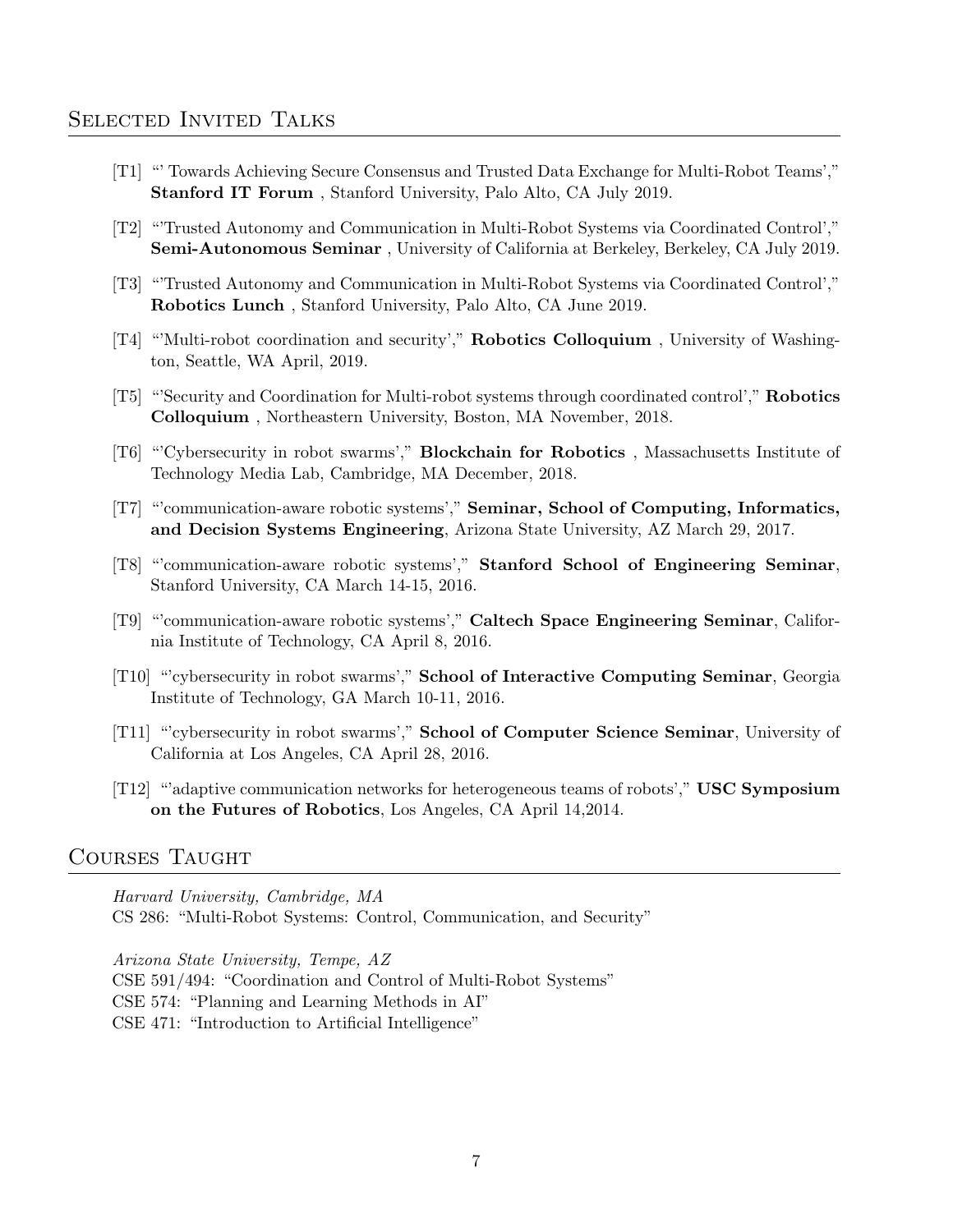#### HONORS, AWARDS, AND ACCOMPLISHMENTS

| <b>ONR</b> Young Investigators Award<br>Office of Naval Research                        | 2021          |
|-----------------------------------------------------------------------------------------|---------------|
| <b>Amazon Research Awards</b><br>Amazon Robotics                                        | 2021          |
| 2020 Sloan Research Fellow<br>Alfred P. Sloan Foundation                                | 2020          |
| Early Career Development (CAREER) Award<br><i>National Science Foundation</i>           | 2019          |
| Innovation Corps (i-Corps)<br>National Science Foundation                               | 2016          |
| Deshpande Grant Awardee<br>Massachusetts Institute of Technology                        | 2015          |
| National Science Foundation Graduate Research Fellowship<br>National Science Foundation | $2006 - 2011$ |
| Graduate Research Fellowship<br><b>Bell</b> Labs                                        | $2006 - 2010$ |
| <b>Graduate Research Fellowship</b><br>Massachusetts Institute of Technology            | 2006-2007     |

#### PUBLICATIONS

#### Refereed Journal Publications and Book Chapters

- [J1] M. Yemini, A. Nedic, A. Goldsmith, and S. Gil, "Characterizing trust and resilience in distributed consensus for cyberphysical systems," Conditionally accepted, IEEE Transactions on Robotics (TRO), 2020. [Online]. Available:<https://arxiv.org/abs/2103.05464>
- [J2] F. Mallmann-Trenn, M. Cavorsi, and S. Gil, "Crowd vetting: Rejecting adversaries via collaboration–with application to multi-robot flocking," Conditionally accepted, IEEE Transactions on Robotics (TRO), 2020. [Online]. Available:<https://arxiv.org/abs/2012.06291>
- [J3] S. Bhattacharya, S. Badyal, T. Wheeler, S. Gil, and D. Bertsekas, "Reinforcement learning for pomdp: Partitioned rollout and policy iteration with application to autonomous sequential repair problems," IEEE Robotics and Automation Letters, vol. 5, no. 3, pp. 3967–3974, 2020.
- [J4] J. DelPreto, A. F. Salazar-Gomez, S. Gil, R. M. Hasani, F. H. Guenther, and D. Rus, "Plugand-Play Supervisory Control Using Muscle and Brain Signals for Real-Time Gesture and Error Detection," Autonomous Robots, Conditionally Accepted.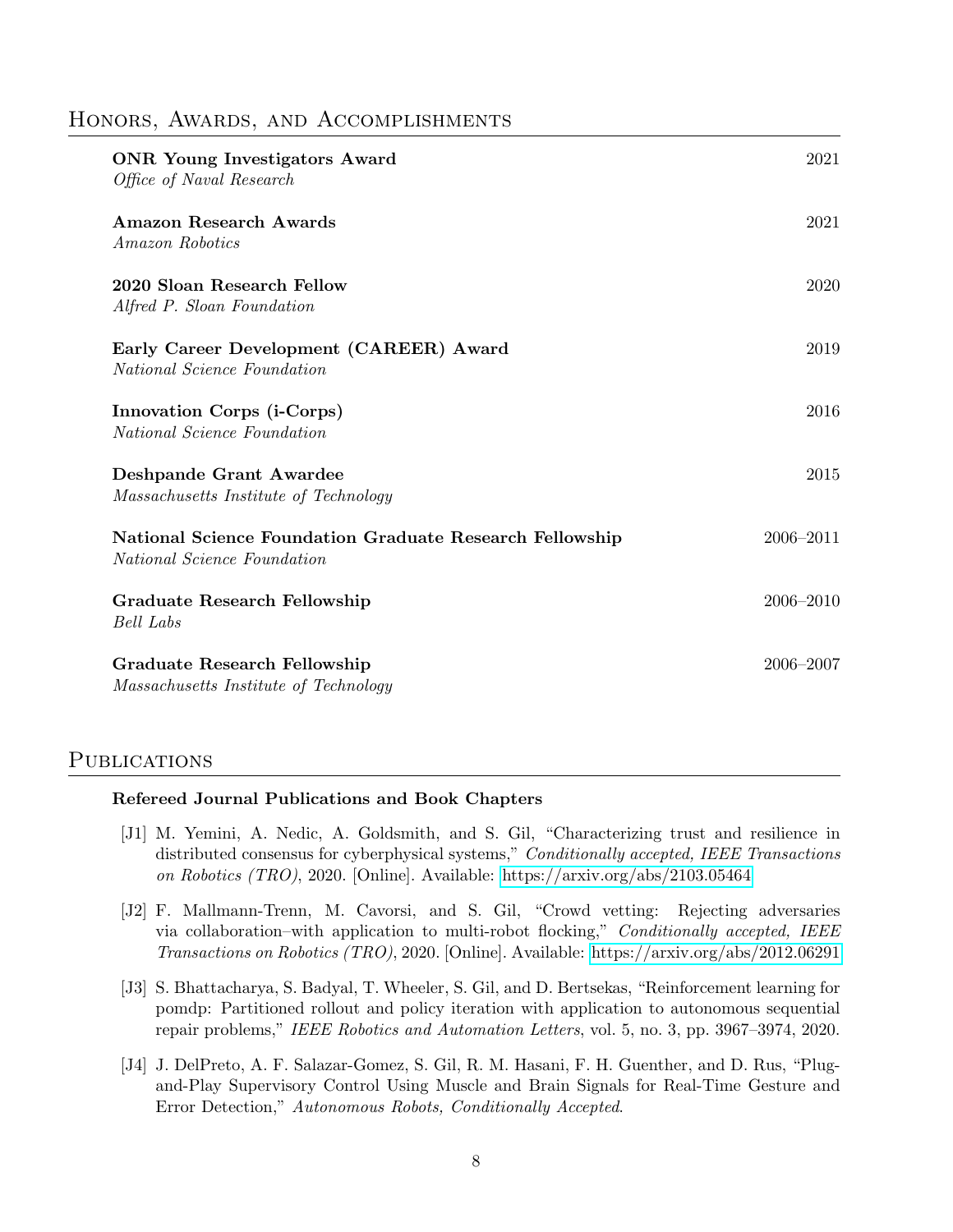- [J5] S. Bhattacharya, T. Wheeler, S. Gil, and D. Bertsekas, "Reinforcement Learning for POMDP: Rollout and Policy Iteration with Application to Autonomous Sequential Repair Problems," IEEE Robotics and Automation Letters (RA-L), Submitted, 2020.
- [J6] S. Gil, C. Baykal, and D. Rus, "Resilient Multi-agent Consensus using Wi-Fi Signals," IEEE Control Systems Letters (L-CSS), vol. 3, no. 1, pp. 126–131, 2018.
- [J7] S. Gil, S. Kumar, D. Katabi, and D. Rus, "Adaptive communication in multi-robot systems using directionality of signal strength," The International Journal of Robotics Research, vol. 34, no. 7, pp. 946–968, 2015.
- [J8] ——, "Guaranteeing spoof-resilient multi-robot networks," in Autonomous Robots, special issue: Robotics Science and Systems, 2017.
- [J9] S. Gil, S. Prentice, N. Roy, and D. Rus, Decentralized Control for Optimizing Communication with Infeasible Regions. Cham: Springer International Publishing, 2017, pp. 363–381.

#### Refereed Conference Papers

- [C1] S. Bhattacharya, S. Kailas, S. Badyal, S. Gil, and D. Bertsekas, "Multiagent rollout and policy iteration for pomdp with application to multi-robot repair problems," Accepted, Conference on Robot Learning (CoRL), 2020. [Online]. Available:<https://arxiv.org/abs/2011.04222>
- [C2] M. Yemini, S. Gil, and A. Goldsmith, "Exploiting local and cloud sensor fusion in intermittently connected sensor networks," CoRR, vol. abs/2005.12495, 2020. [Online]. Available:<https://arxiv.org/abs/2005.12495>
- [C3] W. Wang, N. Jadhav, N. Hughes, M. Mazumder, and S. Gil, "Active Rendezvous for Multirobot Pose Graph Optimization using Sensing over Wi-Fi," in *Proceedings of the International* Symposium on Robotics Research (ISRR), 2019.
- [C4] T. Wheeler, E. Bharathi, and S. Gil, "Switching topology for resilient consensus using Wi-Fi Signals," in Proceedings of the IEEE International Conference on Robotics and Automation (ICRA), 2019.
- [C5] A. Salazar, J. Delpreto, S. Gil, F. Guenther, and D. Rus, "Correcting robot mistakes in real time using eeg signals," in IEEE International Conference on Robotics and Automation (ICRA), 2017.
- [C6] S. Gil, S. Kumar, D. Katabi, and D. Rus, "Guaranteeing spoof-resilient multi-robot networks," in Robotics Science and Systems (RSS), 2015.
- [C7] S. Kumar, S. Gil, D. Katabi, and D. Rus, "Accurate indoor localization with zero startup cost, best presentation, 2nd place," in ACM Mobicom, 2014.
- [C8] S. Gil, S. Kumar, D. Katabi, and D. Rus, "Adaptive communication in multi-robot systems using directionality of signal strength," in International Symposium on Robotics Research (ISRR), 2013.
- [C9] D. Feldman, S. Gil, B. Julian, R. Knepper, and D. Rus, "K-robots clustering of moving sensors using clustering," in IEEE International Conference on Robotics and Automation (ICRA), 2013.